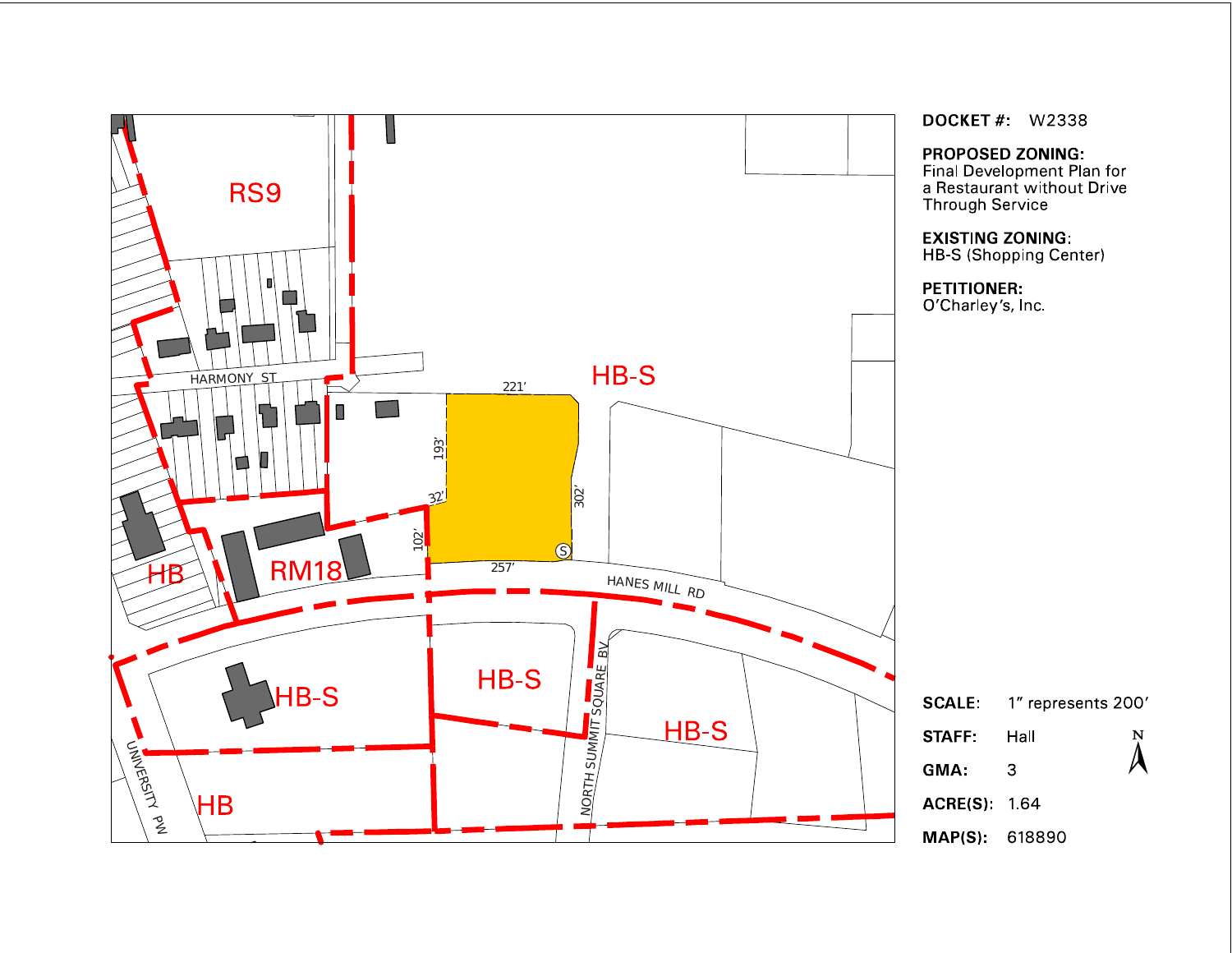## **ZONING STAFF REPORT**

**DOCKET #** W-2338 **STAFF:** S. Chad Hall

Petitioner(s): O'Charley's Inc. Ownership: Same

#### **REQUEST**

| From: | HB-S Highway Business District (Shopping Center - TWO PHASE) |
|-------|--------------------------------------------------------------|
| To:   | Final Development Plan                                       |

Acreage: 1.64 acres

### **LOCATION**

Street: North side of Hanes Mill Road east of University Parkway. Jurisdiction: City of Winston-Salem. Ward: Northeast.

#### **SITE PLAN**

Proposed Use: Restaurant without drive-through service. Square Footage: 6,799 sf. Building Height: One story. Parking: Required: 91; proposed: 95. Bufferyard Requirements: None required. Vehicular Use Landscaping Standards Requirements: UDO standards apply.

#### **PROPERTY SITE/IMMEDIATE AREA**

Existing Structures on Site: Site is vacant. Adjacent Uses:

| North - | HB-S shopping center.    |
|---------|--------------------------|
| East -  | HB-S Chick-Fil-A.        |
| South - | HB-S.                    |
| West -  | RM-18 Multifamily, HB-S. |

### **GENERAL AREA**

Character/Maintenance: Many new businesses and a mix of housing types; well-maintained. Development Pace: Rapid.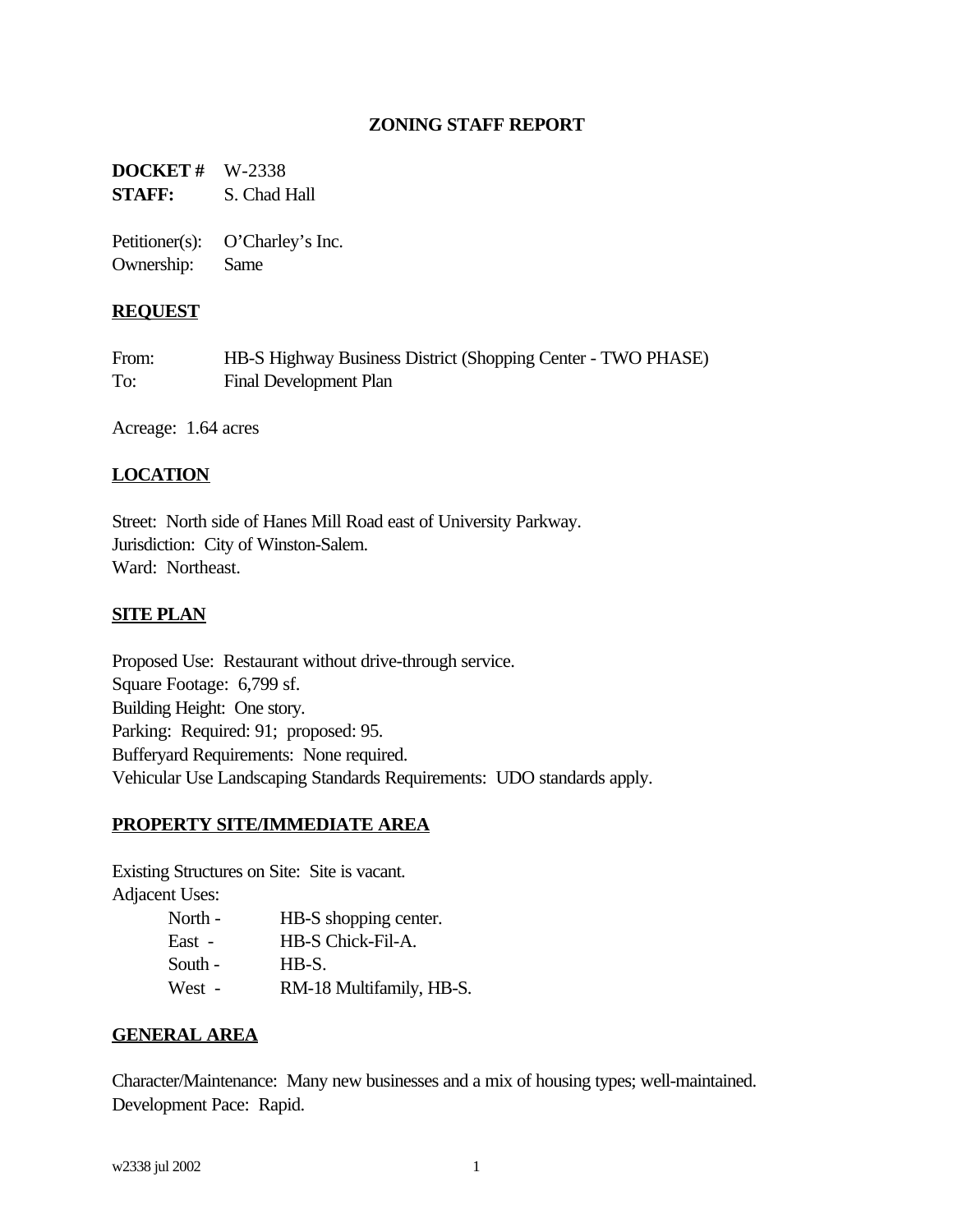### **TRANSPORTATION**

Direct Access to Site: Hanes Mill Road; North Summit Square Boulevard; University Parkway. Street Classification: Hanes Mill Road - major thoroughfare; North Summit Square Boulevard - local road; University Parkway - major thoroughfare. Average Daily Traffic Count/Estimated Capacity at Level of Service D (Vehicles per Day): Hanes Mill Road between University Parkway and Germanton Road = 9,400/30,100 University Parkway between Hanes Mill Road (Southern Leg) and US 52 = 33,000/32,200 Trip Generation/Existing Zoning: HB-S Trip Generation/Proposed Zoning: Final Development Plan 6,799/1,000 x 130.34 (High Turnover Sit Down Restaurant Trip Rate) = 886 Trips per Day Planned Road Improvements: No new improvements planned. Sight Distance: Good. Interior Streets: Private drives to provide direct access to site. Transit: Routes 10 & 44 along University Parkway; Route 44 along Hanes Mill Road.

# **HISTORY**

This site was approved on October 4, 1999 as one of three outparcels for the Oak Summit Place (TWO PHASE) shopping center (W-2338). This is the second Final Development Plan to be considered; the first was Chick-Fil-A.

### **ANALYSIS**

The subject Final Development Plan is the second of three outparcels to be reviewed by the Planning Board as part of the larger Oak Summit Place shopping center. The shopping center development was approved on October 4, 1999.

Vehicular access to the site is to be provided via private internal access drives approved as part of the first phase of Oak Summit Place development. A sidewalk along Hanes Mill Road was included in the first phase approval.

According to Phase One site plan conditions, the proposed O'Charley's restaurant building will be built using the same brick material and color as the primary shopping center buildings. The site plan as submitted also conforms to all other Phase One site plan conditions.

### **FINDINGS**

- 1. The current site is the second of three outparcel sites approved for the Oak Summit Place shopping center.
- 2. The proposed use and site plan meets all the requirements of the Phase One requirements of the TWO PHASE project.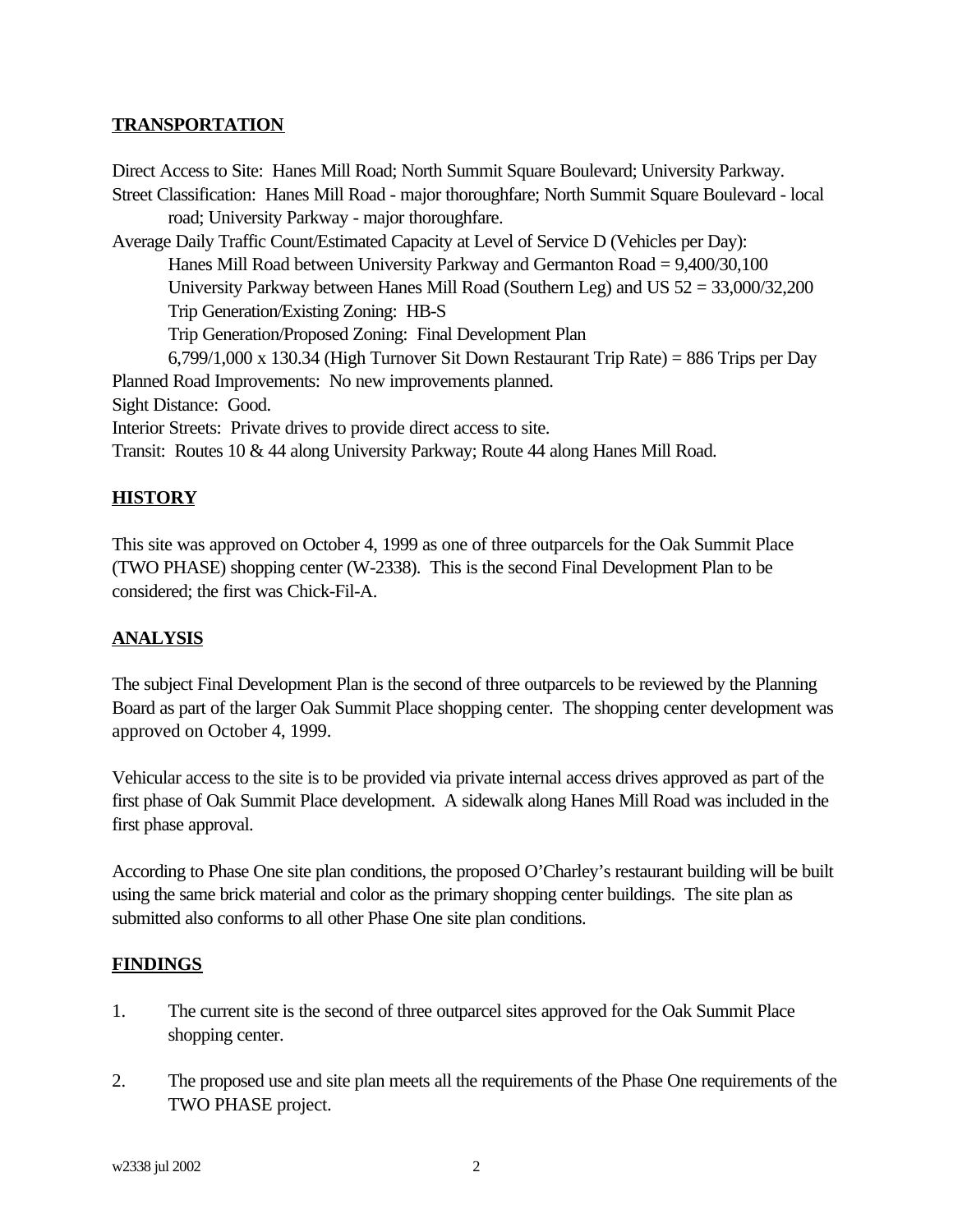# **STAFF RECOMMENDATION**

Final Development Plan: Staff certifies that **the site plan meets all code requirements**, and recommends the following conditions:

# **• PRIOR TO THE ISSUANCE OF BUILDING PERMITS**

- a. On-site fire hydrant locations shall be approved by the City Fire Department in writing to the Inspections Division.
- b. As volunteered by the developer as a condition of the first phase site plan approval, the exterior architectural treatment of the outparcel building shall have the same basic design character and color as depicted in the elevation of Wal-Mart in Zoning File Docket W-2338 located in the office of the City-County Planning Board.

# **C PRIOR TO THE ISSUANCE OF OCCUPANCY PERMITS**

- a. All required storm water management devices must be installed per the approval of the Public Works Department of the City of Winston-Salem.
- b. All fire hydrants required by the City Fire Department shall be installed.
- c. Developer shall install a sidewalk to connect the interior sidewalks of the site to the existing sidewalk along Hanes Mill Road to specification of the Public Works Department of Winston-Salem.
- d. All pedestrian pathways/walkways, pavement markings in the parking lots, or other devices indicating pedestrian walkways as shown on the site plan shall be installed.
- e. Ten (10) foot streetyards with consistent landscaping plants shall be installed around the eastern, southern, and northern perimeter of the site.

### **• OTHER REQUIREMENTS**

a. This outparcel shall be limited to one (1) freestanding monument ground sign with a maximum height of five (5) square feet and a maximum copy area of thirty-six (36) square feet.

# **PUBLIC HEARING**

FOR: None

AGAINST: None